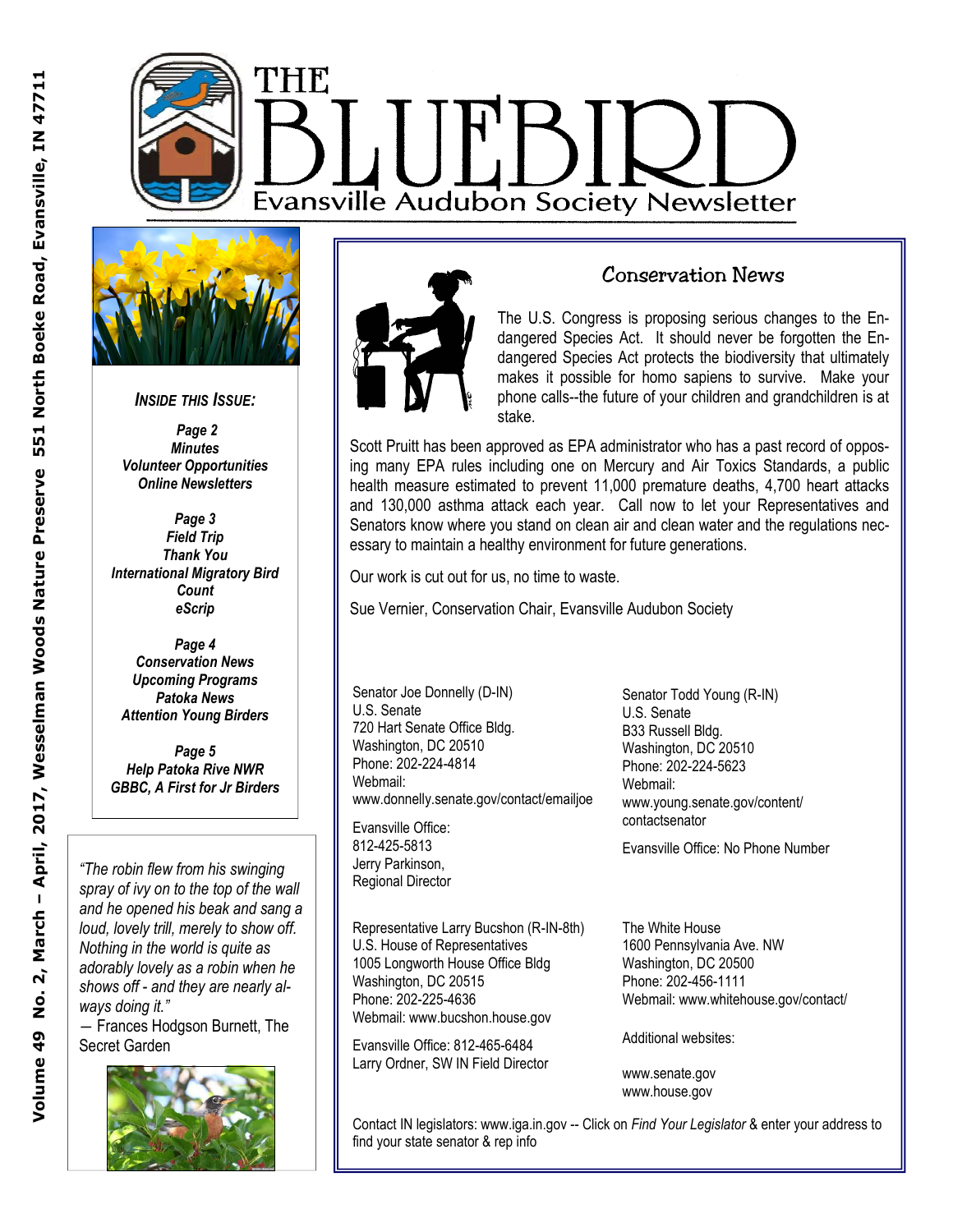### EAS Minutes

February 21, 2017

President Batema called the meeting to order at 6:04 pm with a quorum present. Sue Vernier moved and Judi Russell moved that the minutes from the previous meeting be approved. Motion carried.

Treasurer's Report :The following balances were reported for February:

 Bulk Mail: \$119.10 CD:\$4873.06 Savings:\$ 5.09 Checking w/o Reserves: \$ 2042.71 Checking w/ Reserves:\$ 4912.65

\* Reserve Accts. Total: \$ 2869.94

\* Reserve Accts. Balances

Educ. & Conser. Available: \$ 1626.26 E-Scripts: \$262.87 OVBF: \$ 980.81

Treasurer Rosenquist also noted that we have received \$ 1410 for annual fund donations, and renewal notice mailings were briefly discussed.

Field Trips: The following dates were noted: 4 March Cane Ridge; 1 and 15 April Audubon Wetlands; 13 May Blue Grass.

Programs: Andrew Nunn will present " Invasive Species" in March Heath Hamilton from PRNWR will discuss the Barn Owl Nest Box program tonight.

Conservation: Sue Vernier has sent out a list of Federal congress members. Concerns about possible provision changes of the Endangered Species Act were noted. Possible state-wide concerns include Solar Net Metering; CAFO regulation, and state forest logging set asides

Education: Andrew reported that we received a priority list of Mrs. Michelle Smith's grant request at a total of \$ 725.00 which would cover seeds, storage tubs, ear buds for listening to bird calls, photo processing, field trip expenses, and a Susan Fowler presentation. Maryann Watson moved and Carolyn Bennett seconded that the request be granted. Motion was approved. We may yet receive other requests. We were reminded that the Schnucks E-Scipt monies go to education.

OVBF: Emails have been sent out.

Old Business Updates: We still need someone to head-up Jr. Birders, and Sunday's trip to Audubon was noted.

New Business:The website is now EVVAudubon.org. Members are asked to check the site and note corrections or areas of concern/interest ex. local birding hotspots. We are seeking a new website manager. Volunteers are needed for the 14 May Spring count. Newsletter deadline is 27 Feb. President Batema noted a nominating committee is needed soon.

Respectfully submitted, Maryann Watson **Secretary** 

## Volunteer Opportunities

We are looking for replacements for two of our volunteers. The first is a person to be the coordinator for our very successful Junior Birder program. This program consists of typically six hikes throughout the year with young birders, ages 8 to 18, and led by our very knowledgeable Chris Newman. The coordinator basically needs only to schedule the dates and coordinate with the participants. The popularity and success of this program can be seen from the comments of the Jr. Birders in the report in this and previous newsletters. If you have questions, you can contact Carol Pettys, who originally organized the program and has done a great job since its beginning. Her email is pettys1234@aol.com.

The second position needing to be filled is for newsletter mailing. This job consists of just getting the newsletters from the printer, attaching the mailing tabs and address labels, and delivering them to the downtown Post Office with the mailing form. There are six newsletters per year. If you are interested, please contact president Don Batema, dbatema@evansville.edu.



#### ON-LINE NEWSLETTERS

We are again inviting members to choose the on-line version of our newsletter, rather than the printed, mailed copy. The two advantages are, first, that it saves postage and paper (trees), and the second is that the on-line version includes color photos of birds submitted

by our members, shots from field trips ,etc. If you would like to try this option, please send your name and email address to Steve Heeger, sdheeger@sbcglobal.net. If you have already been us-

ing this option and have changed your email address, also please send in your new address. Of course, the on-line version is available on our website, evvaudubon.org, for those wanting to view the additional photos not included in the mailed version.



## Interested in endangered species??

The Indiana Endangered Species list can be reached via the DNR Wildlife Diversity Section page: http://www.in.gov/dnr/fishwild/2356.htm

Meet your Legislators in Posey County area March 11, 9 AM - 11 AM CST at Poseyville Community Center, 25 W. Fletchall Ave. Featuring Congressman Bucshon, Rep. Wendy McNamara and

Sen. Jim Tomes -- provides the community with an opportunity to meet with elected leaders.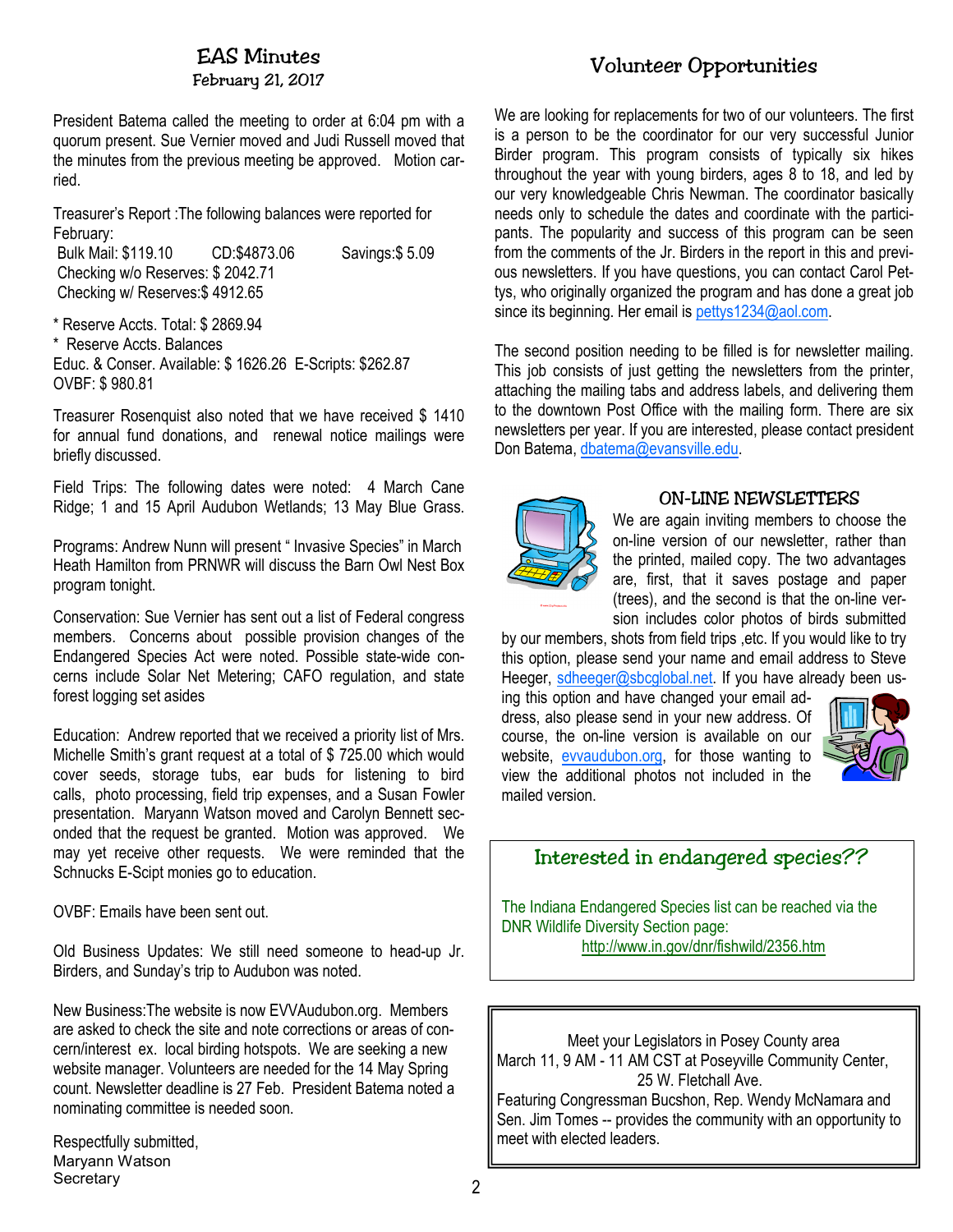We had 13 chilly souls show up for the EAS Sloughs Sauerheber trip this morning where the temperature was 18° at 7 AM, highlights were 4 species of Raptor (including 9 Bald Eagles) and several species of waterfowl, including several hundred Snow Geese. We then headed to the recently opened Audubon wetlands to check out the new trail and boardwalk, highlights were both kinglets and a flyby Wood duck. Thanks to everyone for going, our next trip will be March 4th to Cane Ridge WMA.

Bob Meier





To all who have contributed to Evansville Audubon we thank you for your support. Your response ensures our V continued outreach to the community with sponsor-

ship of the Ohio Valley Birding Festival, continuation of the Chimney Swift Towers project, and education and conservation grants. The following names are additions to list published last month.

<u>KXXXXXXXXXXXXXXXX</u>



# International Migratory Bird Count

The "International Migratory Bird Count", otherwise known as our "Spring Bird Count", will be held on May 14. This is, in fact, an important international event, enlisting the efforts of birders and ornithologists around the world on that one day, to record the data on birds in all countries, for assessing the status of all the species, and at the same time, the effects of environment, pollution, and the overall health of the bird populations.

We will be doing the count on the  $14<sup>th</sup>$  for the Vanderburgh County area. If you would like to join in this count, which is always enjoyable in being able to record the migratory and non-migratory birds, including especially the colorful warblers that are just passing through, we would love to have your help.

For those who don't feel they are experienced birders, you can join up with some of our good birders and learn some new birds, or you can also help in recording the sightings. If you would like to join us, please contact Steve Heeger at 812-499-0177 or sdheeger@sbcglobal.net. For those not wanting to go out in the field, you can also count at your feeder for the day. Use the same contact information for details.



#### **Attention Schnuck's Shoppers!!!**

Please support Evansville Audubon by shopping at a Schnuck's grocery

store. Just pick up a Schnuck's eScrip Customer Card at the customer service desk and follow the directions on the card to register. Our group ID number is: 500023419

A percentage of your purchases at Schnucks' will benefit the education funds of EAS. Every time you shop at Schnuck's give the checker your eScrip card to scan. It's just that easy and it won't cost you a thing! We thank Schnuck's for donating over \$500 to our education funds via eScrip. This money is used for various environmental/conservation projects.

Questions? contact Carol: pettys1234@aol.com or 867-6231

**Visit our Website at www.evvaudubon.org** 

**Latest information regarding field trips, photos, recent bird counts, etc.** 

> **Contact the webmaster at: brian.taylor@haubstadt.com**



K

The first part of the first part of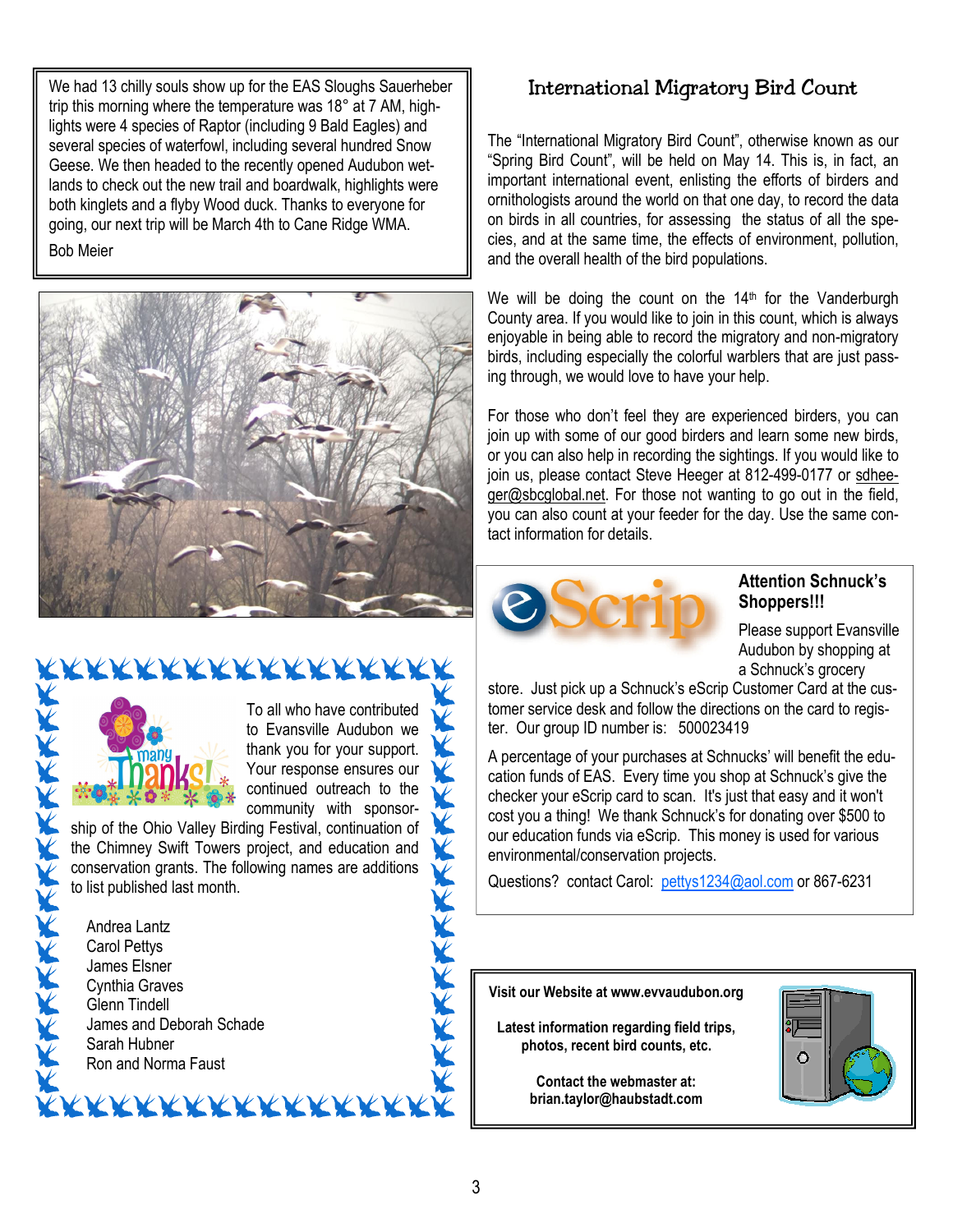

### Conservation News

Congress has wasted no time introducing legislation changing rules relating to conservation and rolling back environmental regulations. If this is of concern to you, contact your two U.S. Senators and

your Representative (information found elsewhere in this newsletter) and discuss the issues that matter to you. Below is a short list of some of the actions taken which affects your clean water, clean air and public land:

- House Bill H.R. 49 introduced to open up the Coastal Plain of the Arctic NWR to oil and gas development.
- House and Senate repealed the Stream Protection Rule that restricted coal companies from dumping toxic mining waste into streams and waterways. Hazardous waste has destroyed an estimated 2,000 miles of streams in Appalachia. The Rule included several important safeguards for clean drinking water and the well-being of communities living near coal mines.
- House passed resolution to repeal Alaska Refuge Rule which prohibited aggressive predator control practices, such as aerial gunning of wolves and gassing pups in dens and killing brown bears over bait, from occurring on Alaskan National Wildlife Refuges. This rule did not affect subsistence hunting.
- The House of Representatives changed their rules to assign public lands a value of \$0 in the event of any attempted public lands giveaway. The purpose being to make it easier to sell off our public lands or transfer to the states.
- House efforts to "repeal and replace" the Endangered Species Act. Among the proposals: Undermining the use of science under the ESA and blocking federal protections or denying existing protections for individual species, including wolves and sage grouse.
- An executive order issued that required all regulations from the federal government cost regulated industries \$0 in 2017 without taking into account the benefits of saving lives, protecting our health, safeguarding fundamental rights and preserving wildlife and open spaces.
- Scott Pruitt, new Administrator of Environmental Protection Agency, as former Oklahoma Attorney General sued EPA 14 times. He will now be in charge of Clean Air Act standards.

*The optimum depth of water in a birdbath is two and a half inches. Less water makes it difficult for birds to take a bath; more makes them afraid.* 



Upcoming Programs

Programs are at WWNP, at:700pm

**March 21, 2107**, *"Hemlocks under Attack",* Andrew Nunn

**April 18, 2017,** *"The Singing Life of a Bell's Vireo"* , Don Batema

**May 16, 2017,** *"Attracting beneficial insects to your landscape to reduce the use of pesticides"* , Paul Bouseman

**June 20, 2017,** *Indiana's Bicentennial: "Under the Arms of an Elm"* Susan Fowler

## News from Patoka NWR

As of late last week, the replacement boardwalk and observation deck complete with two benches at Snakey Point Marsh has been completed. It is made of plastic wood and is supported in place by legs on pads placed in the bottom mud of the marsh. It extends further out into the waters of the marsh. Very nice facility that the public should enjoy.

Refuge Manager, Bill McCoy

### Attention Young Birders!



The Jr. Birders of the Evansville Audubon Society would like to invite you to John James Audubon State Park on Saturday, April 23, at 2:00 PM. They will be assisting Chris Newman, JB leader, on a bird hike for students ages 8-18. Meet at the museum's upper park-

ing lot where binoculars will be provided. Preceding the JB hike are two other programs for kids. Basic Birding 101 at 11:30 AM and Hands-on Bird Banding at 12:30 PM. The JB hike will follow at 2:00 PM. All are free!!

There are many other opportunities for young and seasoned birders during the Ohio Valley Birding Festival.

Go to: ohiovalleybirdingfestival.org for the whole schedule of events April 21-23 and May 5-7.

Questions? Contact Carol at pettys1234@aol.com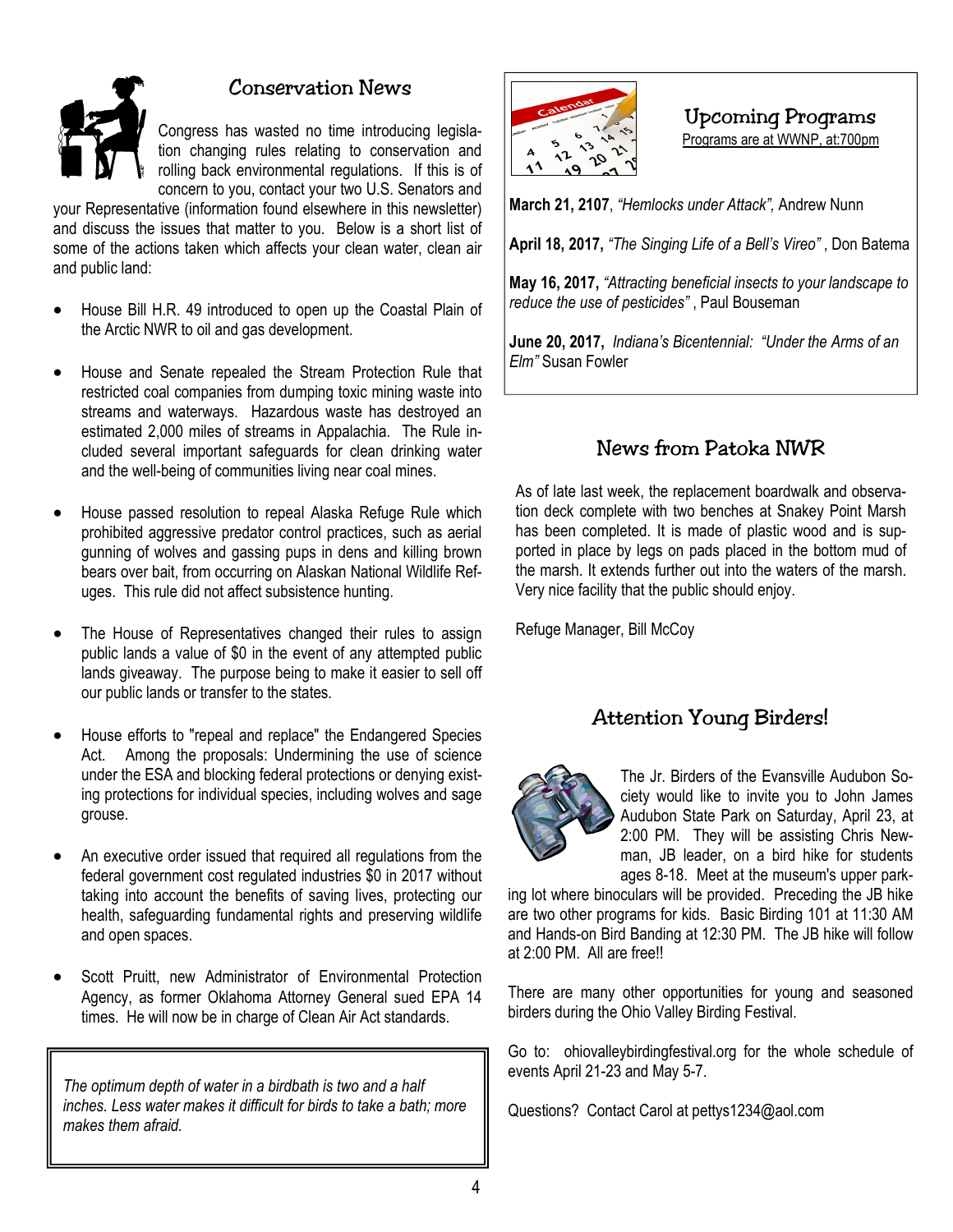### HELP PATOKA RIVER NWR (and Refuges across the country)

This is a case of the unintended consequences of removing regulations that do have a purpose to protect us and our local Refuge. Please contact Congressman Bucshon and voice your concerns regarding H.J. Res.45 and the attempt to disapprove the updated Rule for operations of oil and gas wells on National Wildlife Refuges.

The Rules for Operation of Oil and Gas Wells on National Wildlife Refuge lands were originally written in 1965. After several years of working on a rewrite, the final updated rule was published in the Federal Register in December, 2016. Unfortunately, this rule, after extensive public review and comment periods, has been included in the House Joint Resolution 45 to be considered for regulatory reversal by vote of the House and Senate.

The new Rule is important in that it requires a Special Use Permit from the refuge to protect surface resources on refuge-owned land where the mineral estate has been reserved by a third party. It also requires a bond to cover the cost of site restoration when the oil well is plugged and closed. You may be surprised to learn that Indiana does not require a bond for new oil wells if the operator has no record of recent citations.

If some question the new requirement for posting a bond with the Refuge when drilling an oil well on refuge-owned lands, consider the fact that in the past year the Patoka River NWR has discovered three abandoned oil wells, all in the floodplain, with one leaking crude oil right next to the old river channel. The State Division of Oil and Gas had records showing the wells were all plugged and cleaned up in 1995. Guess who is going to pay for the plugging of these three oil wells? Not the operator that drilled the wells nor the contractor paid to plug the wells. This can easily cost \$10,000 per well or more depending on site access and problems with the well casings.

Patoka River NWR has extensive coal mine land and oil development within or just outside its boundaries and has made every effort to work responsibly with the resource developers to balance the goals of the Refuge and the health and safety of the surrounding communities with the economic benefits of the mining and oil industries. This has worked well with responsible operators, but sometimes there are instances of operators who are not so competent and responsible and occasions arise where potentially hazardous situations must be cleaned up. It is in everyone's best interest if those who created the problem are required to pay for the cleanup rather than the taxpayer.

Reversing the new Rule is a bad idea. Ask your Congressman to drop from consideration in H.J. Res. 45 the reversal of the National Wildlife Refuge Oil and Gas Rule regulation (a similar action has already been done for the National Parks).

Sue Vernier, Conservation Chair Evansville Audubon Society

### GBBC! A First for Jr. Birders!

Seven Jr. Birders met at John James Audubon State Park on Saturday, Feb.18, to take part in the Great Backyard Bird Count. It is a worldwide bird count held over 4 days in February each year. The JBs learned how to collect bird data which was then sent electronically to Cornell for interpretation. Thanks to the park for having the feeders full of seed and bird ready. The birds were cooperative.

The JBs saw 12 species from the wonderful bird room. Of note were: 4 Purple Finches near 2 House Finches for easy comparison and 2 Red-breasted Nuthatches near White-breasted Nuthatches. Thanks of Chris Newman, JB leader. He had lots of good information and stories for the kids. He's such a pro! Also thanks to the moms, dads, grandparents, EAS members Maryann and Steve, who helped. A record number of participants for this JB event...18!

After tallying the whole group's count, we visited the new Audubon Wetlands boardwalk near the river. We were met by the chirping of spring peepers. It started to rain shortly after arrival so the hike was cut short. But 6 more families know its location and can return on their own.

Jr. Birders welcomed 2 new members, Thomas and Willa. Ryan, sporting a new pair of Eagle Optic binoculars, helped Thomas ID the birds. Willa teamed up with Ellie, a classmate at Evansville Lutheran School.

Memories from the Jr. Birders:

"I enjoyed counting all the birds so we could learn more about the local bird populations." Ryan

"That was my first time doing the bird count with the Jr. Birders. I liked it! I really liked the boardwalk, too! I can't wait to go back." Lily "The meeting at Audubon was the first time I have done the national bird count. It was a cool experience and I learned the right way to do a bird count." Kolten

"I really loved it! My favorite bird that we saw was the Purple Finch because I had never seen one up close. The boardwalk area was cool but I was sad it started raining and we could not get farther than we did." Ellie

All in all, it was a good time for all.

The Jr. Birders will assist Chris on a hike at John James Audubon State Park on Sunday, April 23, at 2:00 PM. It's part of the Ohio Valley Birding Festival. Kids, ages 8-18, are welcome to join us. Free! Check out the website: ohiovalleybirdingfestival.org for details.

Questions? contact Carol at pettys1234@aol.com

*It will be time to elect officers soon. We are looking for volunteers for the Nominating Committee. Please contact Don Batema, if you are interested!* (812) 464-2847,dbatema@evansville.edu

There is an enclosed flyer that is meant to be folded as a tri-fold brochure for the Ohio Vally Birding Festival. Enjoy!